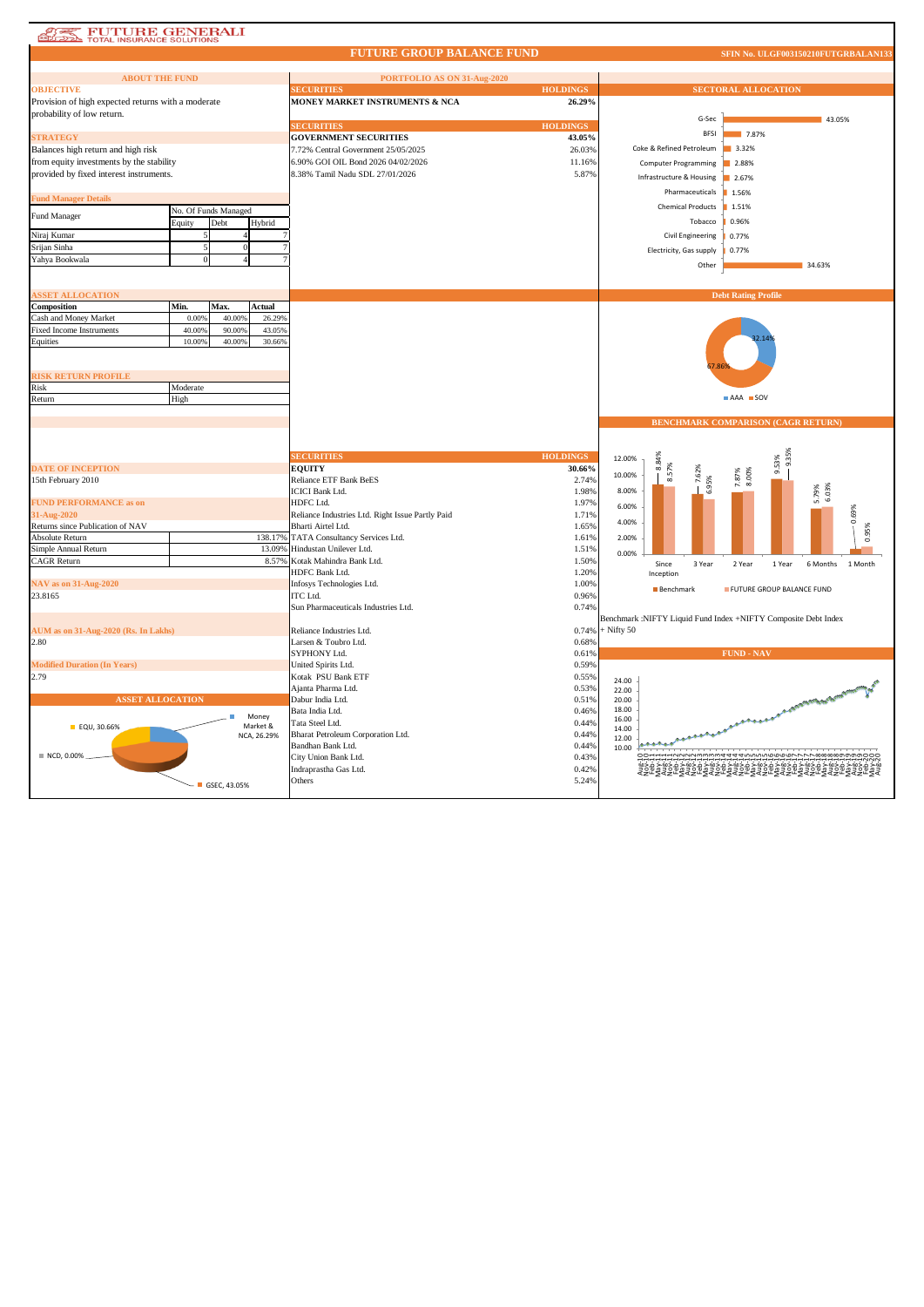## **ATE FUTURE GENERALI**

## **GROUP INCOME FUND**

**SFIN No. ULGF005010118GRPINCFU** 

| <b>ABOUT THE FUND</b><br><b>OBJECTIVE</b>                                                                         |                 |                      |        | PORTFOLIO AS ON 31-Aug-2020<br><b>ECURITIES</b>                    | <b>HOLDINGS</b> | <b>SECTORAL ALLOCATION</b>                                   |
|-------------------------------------------------------------------------------------------------------------------|-----------------|----------------------|--------|--------------------------------------------------------------------|-----------------|--------------------------------------------------------------|
| This fund aims to provide stable returns by investing in                                                          |                 |                      |        | MONEY MARKET INSTRUMENTS & NCA                                     | 3.58%           |                                                              |
| assets with relatively low to moderate level of risk. The                                                         |                 |                      |        |                                                                    |                 |                                                              |
|                                                                                                                   |                 |                      |        | <b>SECURITIES</b>                                                  | <b>HOLDINGS</b> |                                                              |
| fund will invest in fixed income securities such as Govt.<br>Securities, Corporate Bonds & any other fixed income |                 |                      |        | <b>GOVERNMENT SECURITIES</b>                                       | 45.28%          | G-Sec<br>45.28%                                              |
| investments along with Money Market Instruments for                                                               |                 |                      |        | 7.57% Gsec 2033 17/06/2033                                         | 11.17%          |                                                              |
|                                                                                                                   |                 |                      |        | 8.32% Gsec 2032 02/08/2032                                         | 11.14%          | 27.33%<br>Infrastructure & Housing                           |
| liquidity.                                                                                                        |                 |                      |        |                                                                    |                 |                                                              |
|                                                                                                                   |                 |                      |        | 7.72% Gsec 2049 15/06/2049                                         | 5.45%           |                                                              |
|                                                                                                                   |                 |                      |        | 08.25 Maharashtra SDL 2025 10/06/2025                              | 5.32%           | <b>BFSI</b><br>14.82%                                        |
|                                                                                                                   |                 |                      |        | 0% CS 17 DEC 2027 UL                                               | 4.93%           |                                                              |
|                                                                                                                   |                 |                      |        | 6.90% GOI OIL Bond 2026 04/02/2026                                 | 3.04%           |                                                              |
|                                                                                                                   |                 |                      |        | 8% GOI Oil Bond 2026 23/03/2026                                    | 2.12%           | 8.99%<br>Coke & Refined Petroleum                            |
|                                                                                                                   |                 |                      |        | 7.4% Central Government 09/09/2035                                 | 2.10%           |                                                              |
|                                                                                                                   |                 |                      |        |                                                                    |                 | Other<br>3.58%                                               |
| <b>Fund Manager Details</b>                                                                                       |                 |                      |        |                                                                    |                 |                                                              |
| Fund Manager                                                                                                      |                 | No. Of Funds Managed |        |                                                                    |                 |                                                              |
|                                                                                                                   | Equity          | Debt                 | Hybrid |                                                                    |                 |                                                              |
| Niraj Kumar                                                                                                       |                 |                      |        | <b>SECURITIES</b>                                                  | <b>HOLDINGS</b> | <b>Debt Rating Profile</b>                                   |
| Yahya Bookwala                                                                                                    |                 |                      |        | <b>CORPORATE DEBT</b>                                              | 51.14%          |                                                              |
|                                                                                                                   |                 |                      |        | 9.05% Reliance Industries Ltd. 17/10/2028                          | 8.99%           |                                                              |
|                                                                                                                   |                 |                      |        | 7.75% L&T Finance Ltd. 2025 10/07/2025                             | 8.34%           |                                                              |
|                                                                                                                   |                 |                      |        | 8.67% Tata Capital Financial Services Ltd. 2025                    | 6.49%           |                                                              |
| <b>ASSET ALLOCATION</b>                                                                                           |                 |                      |        | 8.05% Housing Development Finance Corporation Ltd. 22/10/2029      | 6.37%           |                                                              |
| Composition                                                                                                       | Min.            | Max.                 | Actual | 7.75% Power Finance Corporation Ltd. 11/06/2030                    | 6.27%           |                                                              |
| Cash and Money Market                                                                                             | 0.00%           | 40.00%               | 3.58%  | 8.00% IREDA 24/09/2029                                             | 4.23%           |                                                              |
| <b>Fixed Income Instruments</b>                                                                                   | 60.00%          | 100.00%              | 96.42% | 7.40% IREDA 2030                                                   | 4.08%           | AAA SOV                                                      |
| Equities                                                                                                          | 0.00%           | 0.00%                | 0.00%  | 8.30% REC Ltd. Non GOI 2029                                        | 2.15%           |                                                              |
|                                                                                                                   |                 |                      |        | 8.45% SIKKA PORTS & TERMINALS LTD (Previous RPTL) 2023             | 2.12%           | <b>BENCHMARK COMPARISON (CAGR RETURN)</b>                    |
| <b>RISK RETURN PROFILE</b>                                                                                        |                 |                      |        | 7.95% Sikka Ports & Terminals Ltd. (Previous RPTL) 2026 28/10/2026 | 2.10%           |                                                              |
|                                                                                                                   |                 |                      |        |                                                                    |                 |                                                              |
| Risk                                                                                                              | Low To Moderate |                      |        |                                                                    |                 | 16.17%                                                       |
| Return                                                                                                            | High            |                      |        |                                                                    |                 | 18.00%<br>16.00%                                             |
|                                                                                                                   |                 |                      |        |                                                                    |                 | 12.18%<br>12.94<br>10.73%<br>14.00%                          |
|                                                                                                                   |                 |                      |        |                                                                    |                 | 12.00%                                                       |
|                                                                                                                   |                 |                      |        |                                                                    |                 | \$88%<br>6.85%<br>10.00%<br>8.00%                            |
|                                                                                                                   |                 |                      |        |                                                                    |                 | 6.00%                                                        |
| <b>DATE OF INCEPTION</b>                                                                                          |                 |                      |        |                                                                    |                 | 4.00%                                                        |
| 31st March 2019                                                                                                   |                 |                      |        |                                                                    |                 | 2.00%<br>0.00%                                               |
|                                                                                                                   |                 |                      |        |                                                                    |                 | $-2.00%$<br>Since Inception<br>1 Year<br>6 Months<br>1 Month |
| <b>FUND PERFORMANCE as on</b>                                                                                     |                 |                      |        |                                                                    |                 | $-4.00%$<br>$-0.53%$<br>1.40%                                |
| 31-Aug-2020                                                                                                       |                 |                      |        |                                                                    |                 |                                                              |
| Returns since Publication of NAV                                                                                  |                 |                      |        |                                                                    |                 |                                                              |
| Absolute Return                                                                                                   |                 |                      | 23.75% |                                                                    |                 | <b>Benchmark</b><br>FUTURE GROUP INCOME FUND                 |
| Simple Annual Return                                                                                              |                 |                      | 16.70% |                                                                    |                 |                                                              |
| <b>CAGR Return</b>                                                                                                |                 |                      | 16.17% |                                                                    |                 | Benchmark : NIFTY Composite Debt Index                       |
|                                                                                                                   |                 |                      |        |                                                                    |                 |                                                              |
| <b>NAV</b> as on 31-Aug-2020                                                                                      |                 |                      |        |                                                                    |                 |                                                              |
| 12.37520                                                                                                          |                 |                      |        |                                                                    |                 |                                                              |
|                                                                                                                   |                 |                      |        |                                                                    |                 |                                                              |
| AUM as on 31-Aug-2020 (Rs. In Lakhs)                                                                              |                 |                      |        |                                                                    |                 |                                                              |
| 512.44                                                                                                            |                 |                      |        |                                                                    |                 | <b>FUND - NAV</b>                                            |
|                                                                                                                   |                 |                      |        |                                                                    |                 |                                                              |
| <b>Modified Duration (In Years)</b>                                                                               |                 |                      |        |                                                                    |                 | 12.00                                                        |
| 6.24                                                                                                              |                 |                      |        |                                                                    |                 |                                                              |
|                                                                                                                   |                 |                      |        |                                                                    |                 | 11.50                                                        |
| <b>ASSET ALLOCATION</b>                                                                                           |                 |                      |        |                                                                    |                 | 11.00                                                        |
| ш<br>Money                                                                                                        |                 |                      |        |                                                                    |                 |                                                              |
| Market &                                                                                                          |                 |                      |        |                                                                    |                 | 10.50                                                        |
| NCA, 3.58%                                                                                                        |                 |                      |        |                                                                    |                 | 10.00                                                        |
| GSEC.<br>51.14%                                                                                                   |                 |                      |        |                                                                    |                 | $Mar-19$                                                     |
|                                                                                                                   |                 |                      |        |                                                                    |                 |                                                              |
|                                                                                                                   |                 | NCD,                 |        |                                                                    |                 |                                                              |
|                                                                                                                   |                 | 45.28%               |        |                                                                    |                 |                                                              |
|                                                                                                                   |                 |                      |        |                                                                    |                 |                                                              |
|                                                                                                                   |                 |                      |        |                                                                    |                 |                                                              |